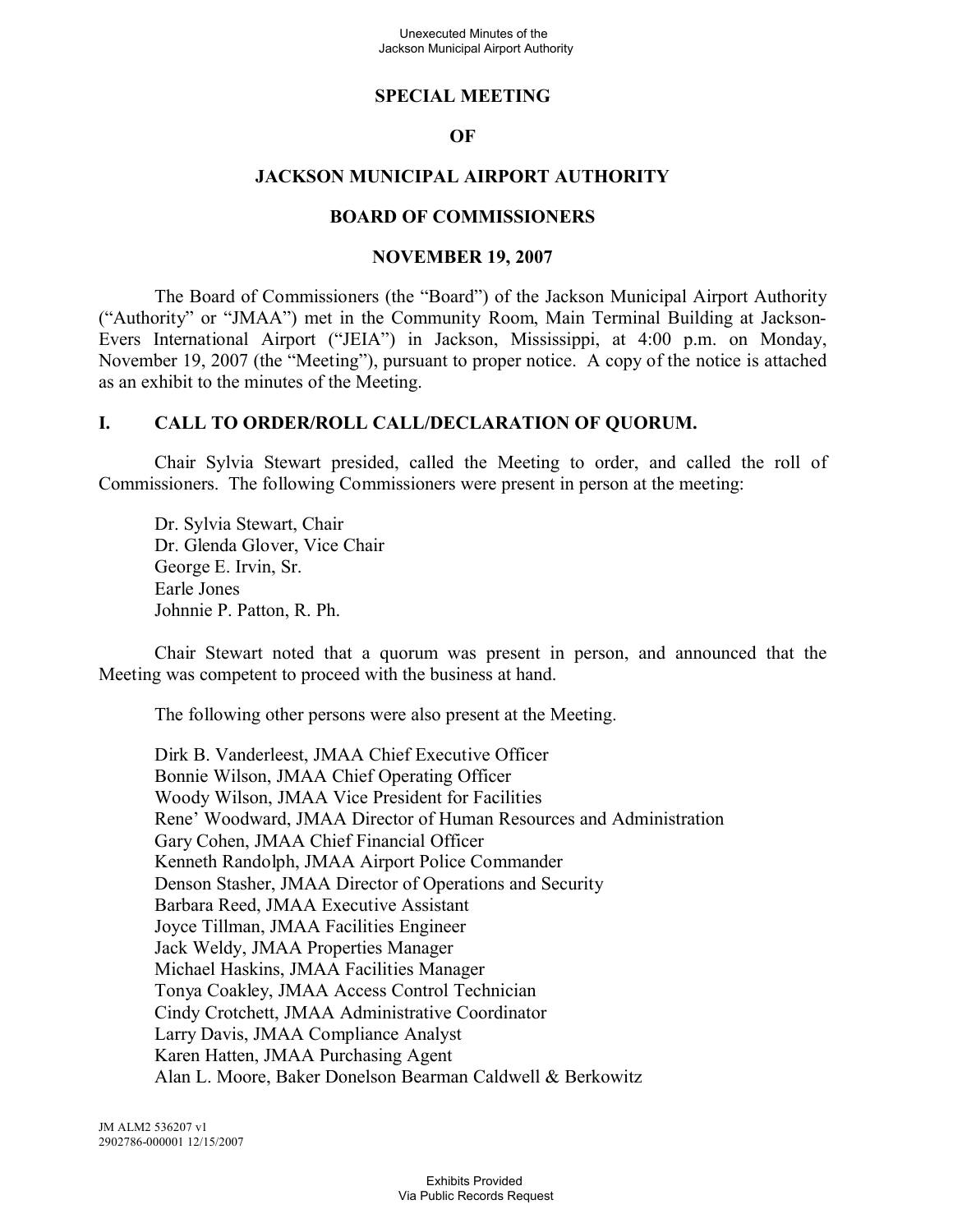Jeff Wagner, Baker Donelson Bearman Caldwell & Berkowitz Chuck Lott, Neel-Schaffer, Inc. Clarence Edwards, Atlantic Aviation

## **II. APPROVAL AND EXECUTION OF MINUTES.**

## **A. Special Meeting of Customer Service and Marketing Committee on October 22, 2007.**

## **B. Open Session and Executive Session of Regular Board Meeting on October 22, 2007.**

# **C. Special Work Session on November 15, 2007.**

The Board considered the minutes of (i) the Special Meeting of the Customer Service and Marketing Committee on October 22, 2007, (ii) the Open Session and the Executive Session of the Regular Monthly Board Meeting on October 22, 2007, and (iii) the Special Work Session on November 15, 2007.

After discussion, upon motion duly made by Commissioner Jones, seconded by Commissioner Glover, and approved by the affirmative votes of Commissioners Stewart, Glover and Jones, with Commissioners Irvin and Patton abstaining, said minutes were approved as presented and directed to be filed in the appropriate minute book and records of the Authority.

## **III. PUBLIC COMMENTS.**

None.

## **IV. REPORTS.**

## **A. Chief Executive Officer.**

- 1. Airport Project Manager Summary, Ending October 31, 2007.
- 2. Airport Activity Statistics Report, Ending October 31, 2007.

Mr. Vanderleest directed the Board's attention to the Airport Project Manager Summary and the Airport Activity Statistics Report, as found in the packet distributed to the Board prior to the Meeting (the "Packet"), and discussed these reports with the Board. A copy of the Packet is attached as an exhibit to the minutes of the Meeting.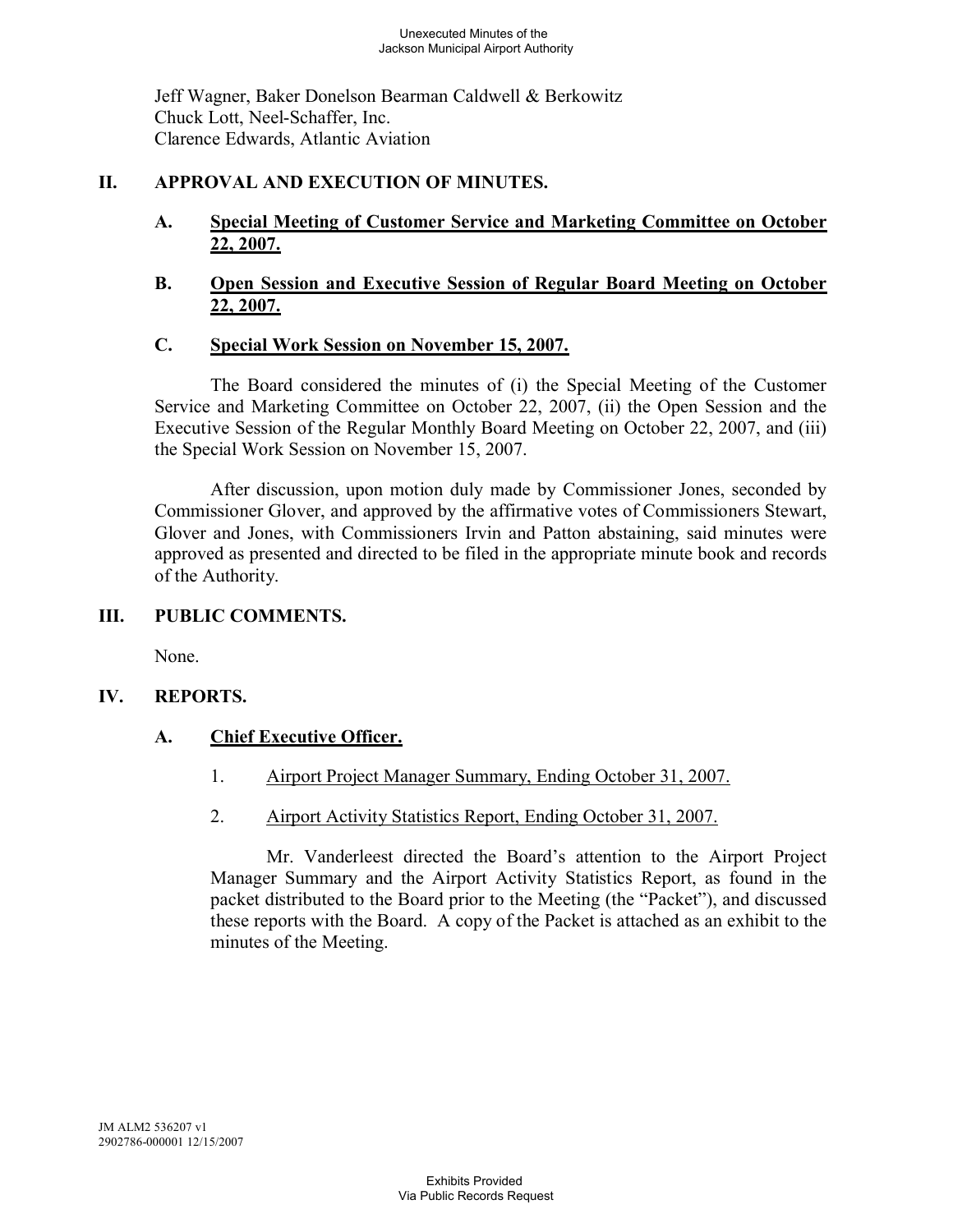- 3. Employee Recognitions.
	- a. Employee of the Month.
		- (1) October 2007: Shawn Hanks, ITT Team Leader, Facilities Department.

Mr. Vanderleest said that Mr. Hanks could not attend the Meeting, so he would be recognized and commended as Employee of the Month for October 2007 at the next Board meeting.

(2) November 2007: Tonya Coakley, Access Control Technician, Operations and Security Department.

Mr. Vanderleest recognized and commended Ms. Coakley as Employee of the Month for November 2007.

- b. Professional Development.
	- (1) Karen Hatten, Purchasing Agent, Human Resources and Administration Department.

Mr. Vanderleest introduced and commended Ms. Hatten on her recent certification as a Certified Professional Buyer by the Universal Public Purchasing Certification Council (UPCC).

- c. Customer Service Recognition.
	- (1) Cindy Crotchett, Administrative Coordinator, Human Resources and Administration Department.

Mr. Vanderleest introduced and commended Ms. Crotchett on her recent recognition by The Something mAAgic Foundation of American Airlines for WishFlight 2007 in connection with a special flight for a young child.

#### **B. Attorney.**

Mr. Moore said he had nothing to report at this time beyond the matters on the agenda for the Meeting and the matters discussed at the Special Work Session on November 15, 2007.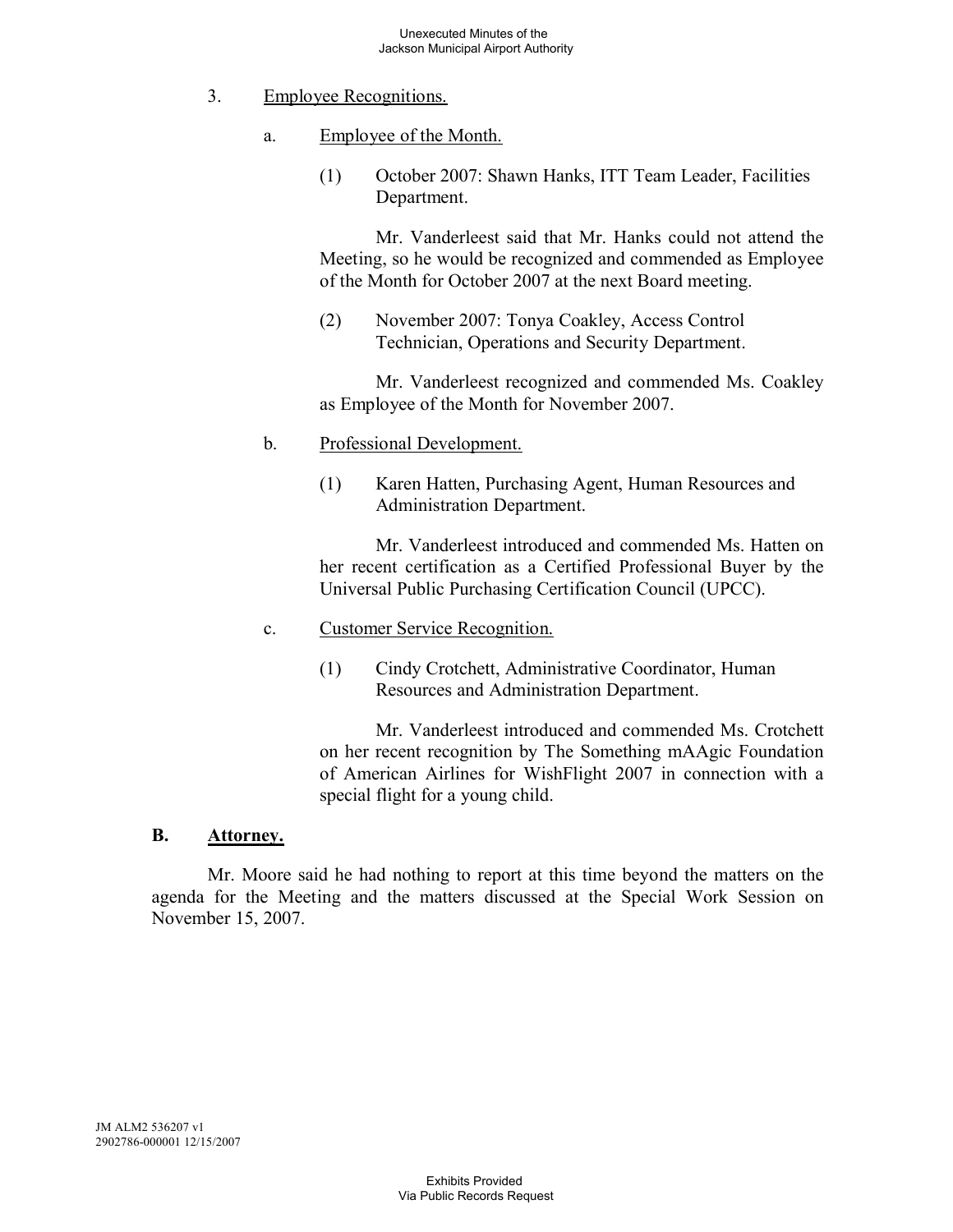## **V. ACTION ITEMS.**

## **A. Financial Matters.**

1. Financial Reports for October 2007: Accept.

Mr. Vanderleest discussed with the Board the Financial Reports for the Authority for the month of October 2007, as found in the Packet.

After discussion, upon motion duly made by Commissioner Glover, seconded by Commissioner Jones, and unanimously approved by the affirmative votes of all Commissioners present, the Board adopted the following resolution.

## **RESOLUTION ACCEPTING FINANCIAL REPORTS FOR OCTOBER 2007**

**WHEREAS**, the Board of Commissioners (the "Board") of the Jackson Municipal Airport Authority (the "Authority") has reviewed and considered certain financial statements for the Authority for the month and period ending October 31, 2007 (the "Financial Reports"), as (i) included in the packet distributed to the Board prior to the November 19, 2007, Special Meeting of the Board and (ii) incorporated herein by reference;

**NOW, THEREFORE, BE IT RESOLVED**, the Board hereby accepts the Financial Reports.

2. Claims Docket for October 2007: Approve.

Mr. Vanderleest discussed with the Board the Claims Docket for the Authority for the month of October 2007, as set out in the Packet.

After discussion, upon motion duly made by Commissioner Glover, seconded by Commissioner Jones, and unanimously approved by the affirmative votes of all Commissioners present, the Board adopted the following resolution.

## **RESOLUTION APPROVING AND AUTHORIZING PAYMENT OF CLAIMS DOCKET FOR OCTOBER 2007**

**WHEREAS**, the Board of Commissioners (the "Board") of the Jackson Municipal Airport Authority (the "Authority") has reviewed and considered the Claims Docket of the Authority for the month of October 2007 (the "Claims"), as (i) included in the packet distributed to the Board prior to the November 19, 2007, Special Meeting of the Board and (ii) incorporated herein by reference;

**NOW, THEREFORE, BE IT RESOLVED**, the Board hereby approves and authorizes payment of the Claims in the total amount of \$1,429,154.59.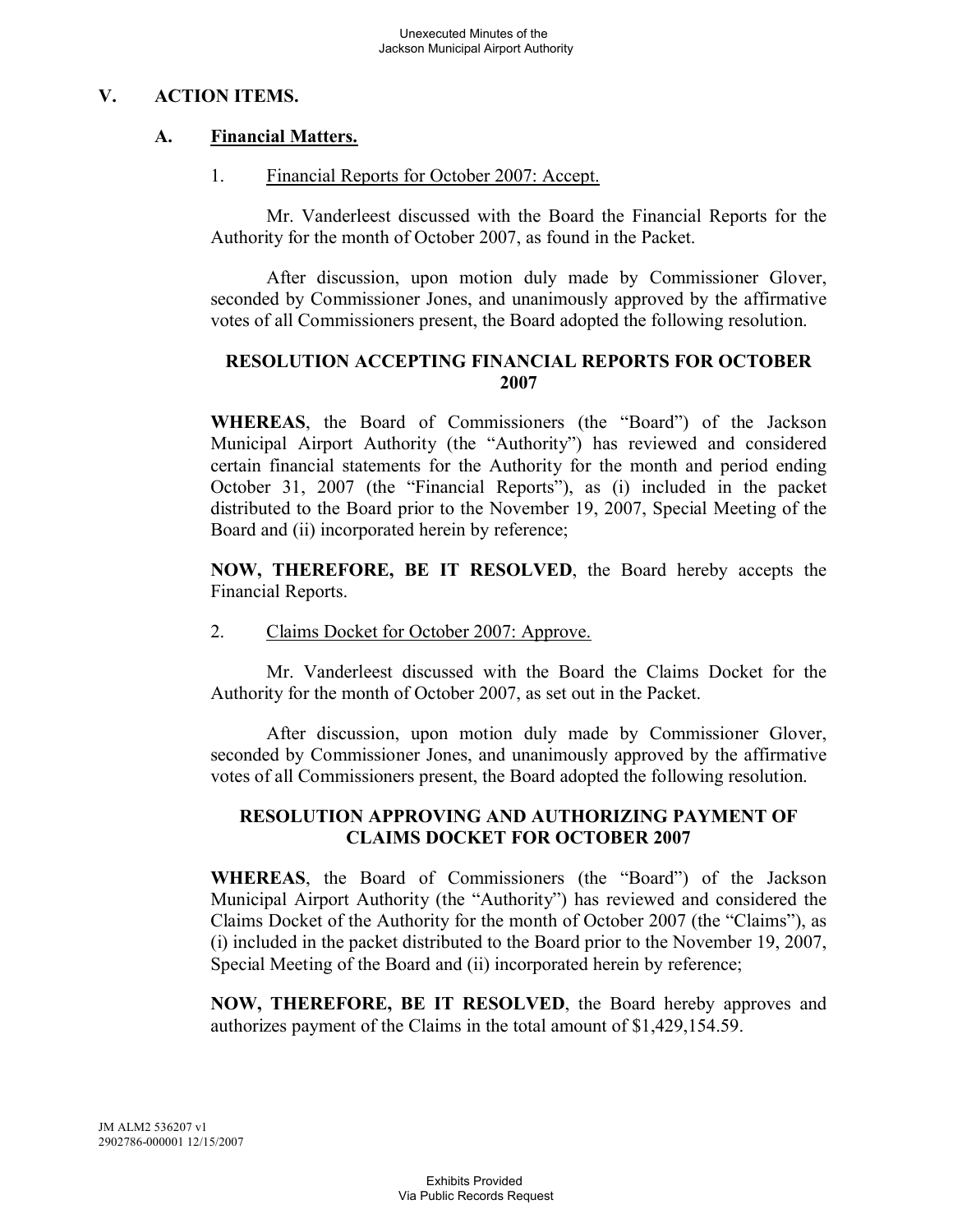### **B. Service Agreements.**

- 1. Proposal from Faith Group for Safety Management System, JEIA: Accept Proposal and Authorize Contract Negotiation.
- 2. T-1 Services for Internet Access, JMAA: Approve Agreement.
- 3. Agreement with Neel-Schaffer, Inc., JEIA: Approve Addendum.

Mr. Vanderleest directed the Board's attention to the memoranda in the Packet which described each of the matters set out above, and discussed each of these matters with the Board.

After discussion, upon motion duly made by Commissioner Jones, seconded by Commissioner Patton, and unanimously approved by the affirmative votes of all Commissioners present, the Board adopted the following resolution.

### **RESOLUTION APPROVING AND AUTHORIZING CERTAIN ACTIONS WITH RESPECT TO CERTAIN SERVICE AGREEMENTS**

**WHEREAS**, the staff of the Jackson Municipal Airport Authority (the "Authority") has recommended that the Board of Commissioners (the "Board") of the Authority approve and authorize certain actions with respect to certain service agreements identified below, all as more particularly described in certain memoranda which were (i) included in the packet distributed to the Board prior to the November 19, 2007, Special Meeting of the Board, and (ii) incorporated herein by reference (separately, each a "Memorandum;" collectively, the "Memoranda") ; and

**WHEREAS**, the Board has reviewed and considered said Memoranda and considered said recommendations by the staff of the Authority;

**NOW, THEREFORE, BE IT RESOLVED**, the Board hereby determines that it would be in the best interests of and in furtherance of the duties and responsibilities of the Authority to, and the Board hereby does, take the following action:

- 1. The Board approves and authorizes negotiation and execution of an agreement (the "Faith Agreement") with the Faith Group for professional services in connection with development of safety management systems for Jackson-Evers International Airport (the "Services"), said Faith Agreement to be in such form and to contain such terms and conditions consistent with the Memorandum dated November 7, 2007, which describes this matter, as may be deemed appropriate by the Chief Executive Officer of the Authority, as evidenced by his execution thereof.
- 2. The Board approves and authorizes negotiation and execution of an agreement (the "AT&T Agreement") with AT&T to provide internet service to both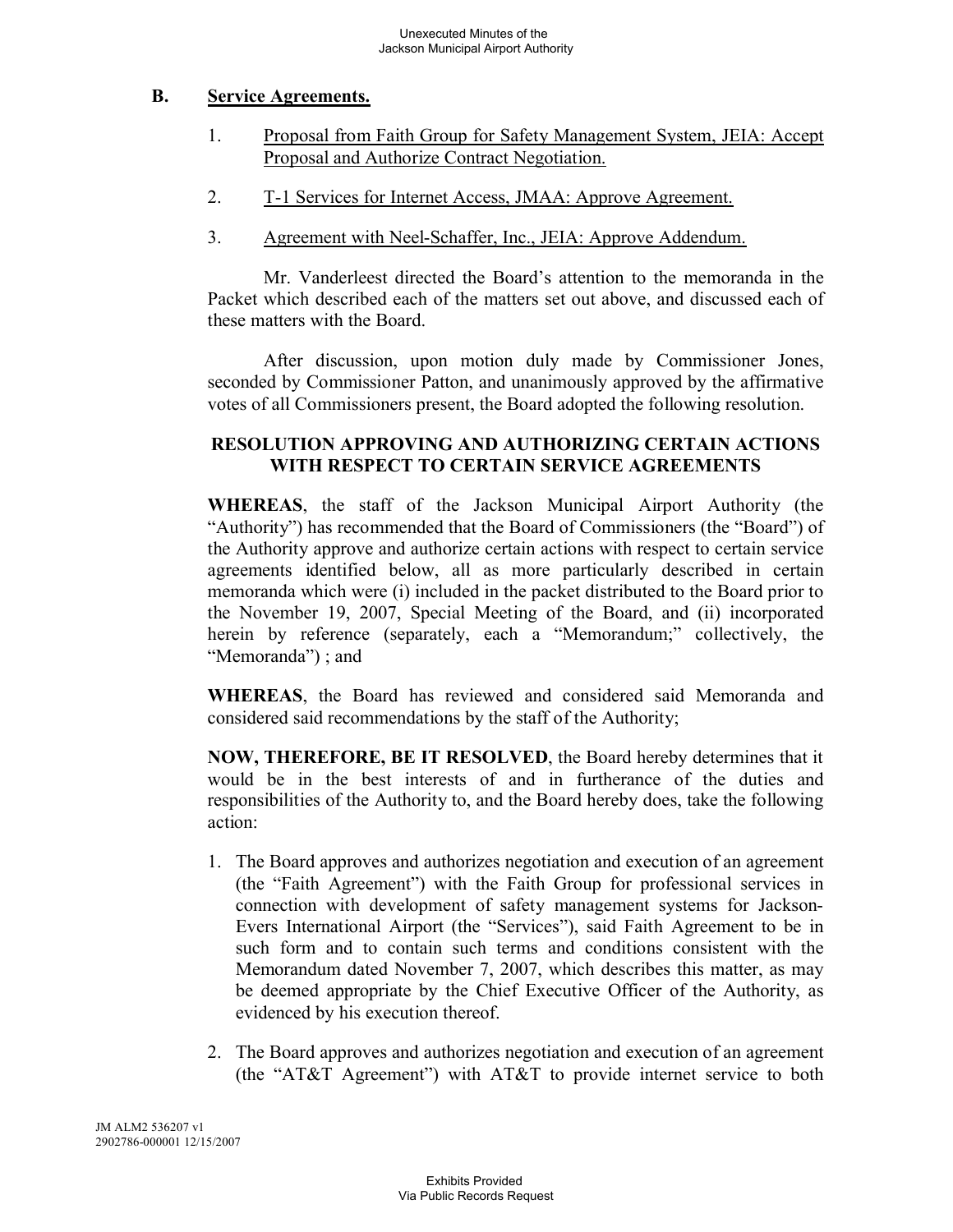Jackson-Evers International Airport and Hawkins Field, said AT&T Agreement to be in such form and to contain such terms and conditions consistent with the Memorandum dated November 10, 2007, which describes this matter, as may be deemed appropriate by the Chief Executive Officer of the Authority, as evidenced by his execution thereof.

- 3. The Board approves and authorizes negotiation and execution of an addendum to the Standard Form Agreement with Neel-Schaffer, Inc. (the "NS Addendum") for professional services in connection with inspection and evaluation of the uneven pavement surface on the west runway at Jackson-Evers International Airport, said NS Addendum to be in such form and to contain such terms and conditions consistent with the Memorandum dated November 6, 2007, which describes this matter, as may be deemed appropriate by the Chief Executive Officer of the Authority, as evidenced by his execution thereof.
- 4. Confidential Project.

Chair Stewart recommended and the Board agreed to defer action on this matter until later in the Meeting.

## **C. Construction Projects.**

- 1. JMAA Project No. 017-06, Contract No. 017-06-249, Signage Fabrication, Installation & Related Services, JEIA: Approve Change Order No. 5 and Final Close Out.
- 2. JMAA Project No. 007-07, Contract No. 007-07-313, Purchase and Installation of S&C Switchgear, JEIA: Approve Change Order No. 1.
- 3. JMAA Project No. 005-05, Contract No. 005-05-220, Parking Garage Expansion, JEIA: Approve Supplement to Agreement.
- 4. JMAA Project No. 005-05, Contract No. 005-05-220, Parking Garage Expansion, Final Close Out, JEIA: Approve Change Order and Final Payment.

Mr. Vanderleest directed the Board's attention to the memoranda in the Packet which described each of the matters set out above, and discussed each of these matters with the Board.

After discussion, upon motion duly made by Commissioner Glover, seconded by Commissioner Jones, and unanimously approved by the affirmative votes of all Commissioners present, the Board adopted the following resolution.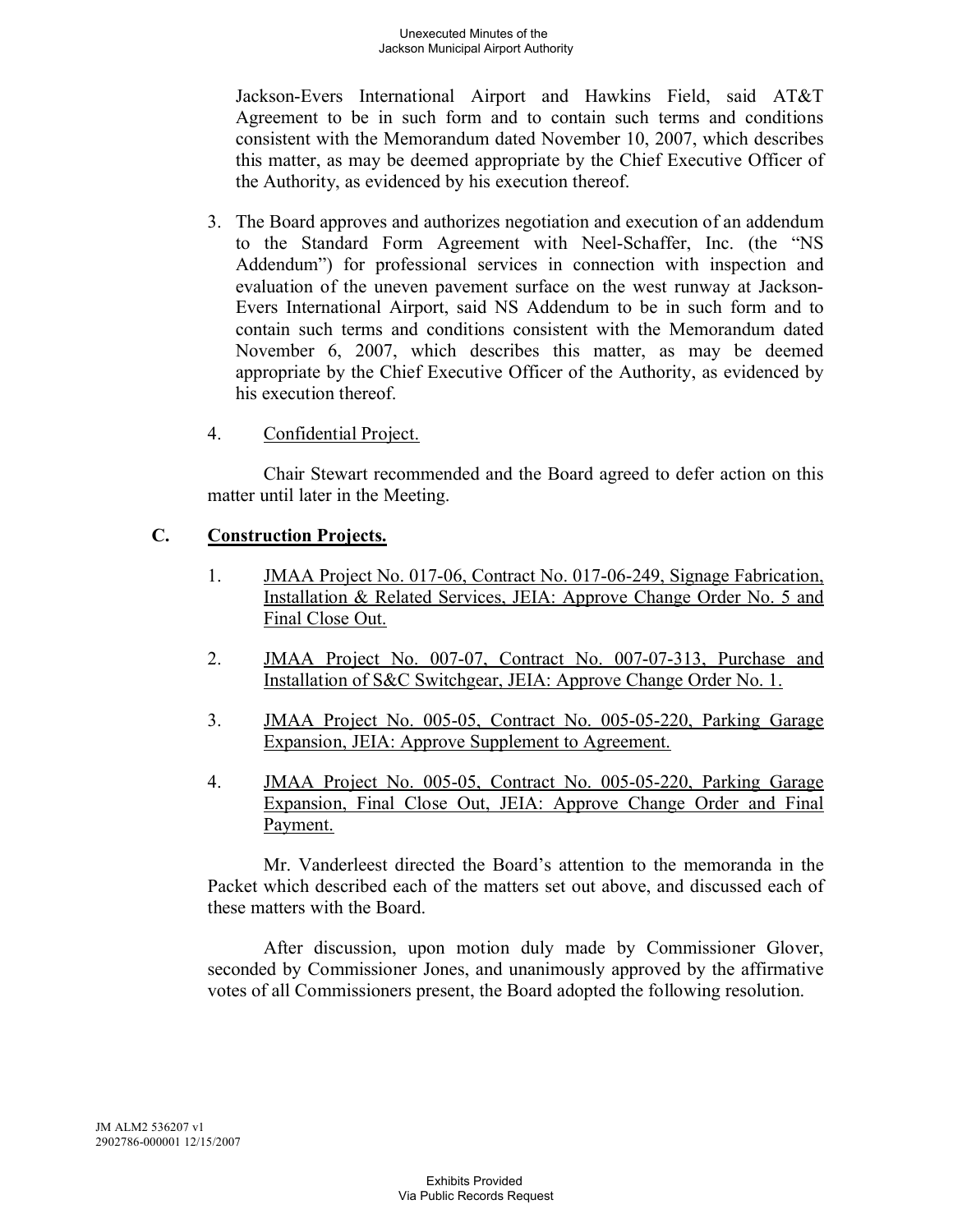#### **RESOLUTION APPROVING AND AUTHORIZING CERTAIN ACTIONS WITH RESPECT TO CERTAIN CONSTRUCTION PROJECTS**

**WHEREAS**, the staff of the Jackson Municipal Airport Authority (the "Authority") has recommended that the Board of Commissioners (the "Board") of the Authority approve and authorize execution and accomplishment of certain actions with respect to certain construction projects identified below, all as more particularly described in certain memoranda (i) included in the packet distributed to the Board prior to the November 19, 2007, Special Meeting of the Board (separately, each a "Memorandum;" collectively, the "Memoranda") and (ii) incorporated herein by reference; and

**WHEREAS**, the Board has reviewed and considered said Memoranda and considered said recommendations by the staff of the Authority;

**NOW, THEREFORE, BE IT RESOLVED**, the Board hereby determines that it would be in the best interests of and in furtherance of the duties and responsibilities of the Authority to, and the Board hereby does, take the following action:

- 1. The Board approves and authorizes execution and accomplishment of Change Order No. 5 and Final Close Out of Contract No. 017-06-249 with One Stop Sign and Safety for signage fabrication, installation and related services at Jackson-Evers International Airport, as more particularly described in the Memorandum dated November 6, 2007, relating to this matter and the attachments thereto.
- 2. The Board approves and authorizes execution and accomplishment of Change Order No. 1 to Contract No. 007-07-313 with Webster Electric Co., Inc. for purchase and installation of certain S&C switchgear at Jackson-Evers International Airport, as more particularly described in the Memorandum dated November 6, 2007, relating to this matter and the attachments thereto.
- 3. The Board approves and authorizes execution and accomplishment of a certain Supplement No. 4 to the Standard Form Agreement for engineering services with Walker Parking Consultants for design and construction oversight services in connection with expansion of the existing parking garage at Jackson-Evers International Airport, as more particularly described in the Memorandum dated November 6, 2007, relating to this matter, said Supplement No. 4 to be in such form and to contain such terms and conditions consistent with said Memorandum as may be deemed appropriate by the Chief Executive Officer of the Authority, as evidenced by his execution thereof.
- 4. The Board approves and authorizes (i) an extension of the time to complete the contract by 94 days and (ii) final close out of Contract No. 005-05-220 with Yates/Brashears for expansion of the existing parking garage at Jackson-Evers International Airport, all as more particularly described in the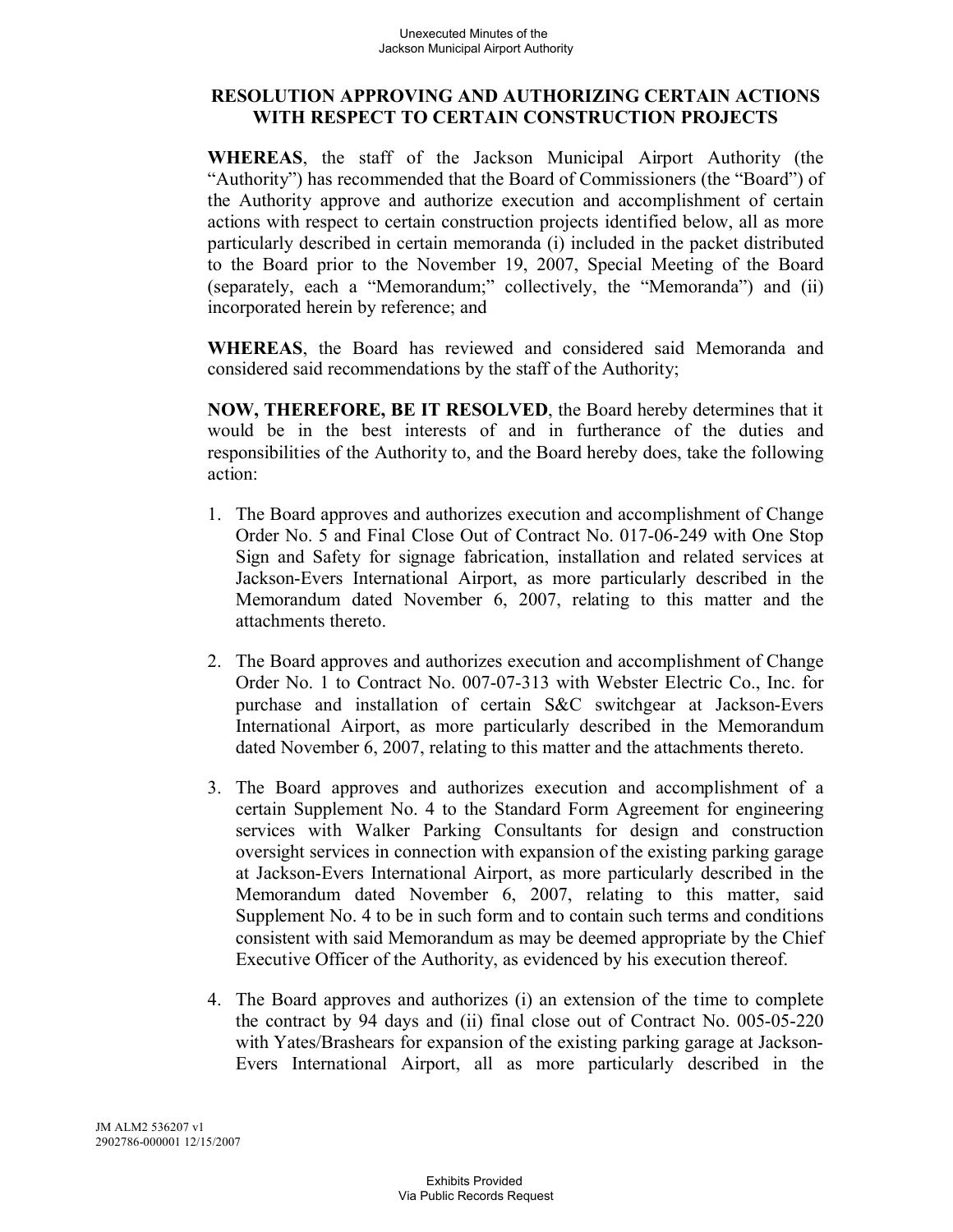Memorandum dated November 13, 2007, relating to this matter and the attachments thereto.

#### **D. Procurements.**

There was no discussion or action taken regarding procurements at the Meeting.

#### **E. Lease and Concession Agreements.**

1. Lease Agreement with Community Bank, JEIA: Approve Renewal Amendment.

Mr. Vanderleest directed the Board's attention to the memorandum dated November 11, 2007, in the Packet which described this matter, and discussed this matter with the Board.

After discussion, upon motion duly made by Commissioner Jones, seconded by Commissioner Patton, and unanimously approved by the affirmative votes of all Commissioners present, the Board adopted the following resolution.

## **RESOLUTION APPROVING AND AUTHORIZING RENEWAL AMENDMENT TO LEASE AGREEMENT WITH COMMUNITY BANK**

**WHEREAS**, CB Aviation, LLC ("CB Aviation"), an affiliate of Community Bank, formerly subleased a certain hangar at Jackson-Evers International Airport (the "ChemFirst Hangar") from DuPont, Inc. ("DuPont"); and

**WHEREAS,** DuPont's lease of the ChemFirst Hangar expired on August 31, 2007, and since that time, CB Aviation has continued to occupy the ChemFirst Hangar as a tenant at will; and

**WHEREAS**, the Jackson Municipal Airport Authority (the "Authority"), which operates Jackson-Evers International Airport and owns (i) the real property on which the ChemFirst Hangar is located and (ii) the ChemFirst Hangar, wishes to enter into a lease of the ChemFirst Hangar for a period of six months with CB Aviation (the "CB Aviation Lease"), all as more particularly described in that certain memorandum dated November 11, 2007, relating to this matter and (i) included in the packet distributed to the Board prior to the November 19, 2007, Special Meeting of the Board (the "Memorandum") and (ii) incorporated herein by reference; and

**WHEREAS**, CB Aviation has agreed in principal to the terms and conditions of the proposed CB Aviation Lease, a copy of which is attached as an exhibit to the minutes of said Special Meeting of the Board on November 19, 2007; and

**WHEREAS**, the Board of Commissioners (the "Board") of the Authority has considered the foregoing and reviewed the terms and conditions of the CB Aviation Lease, and has reviewed the Memorandum;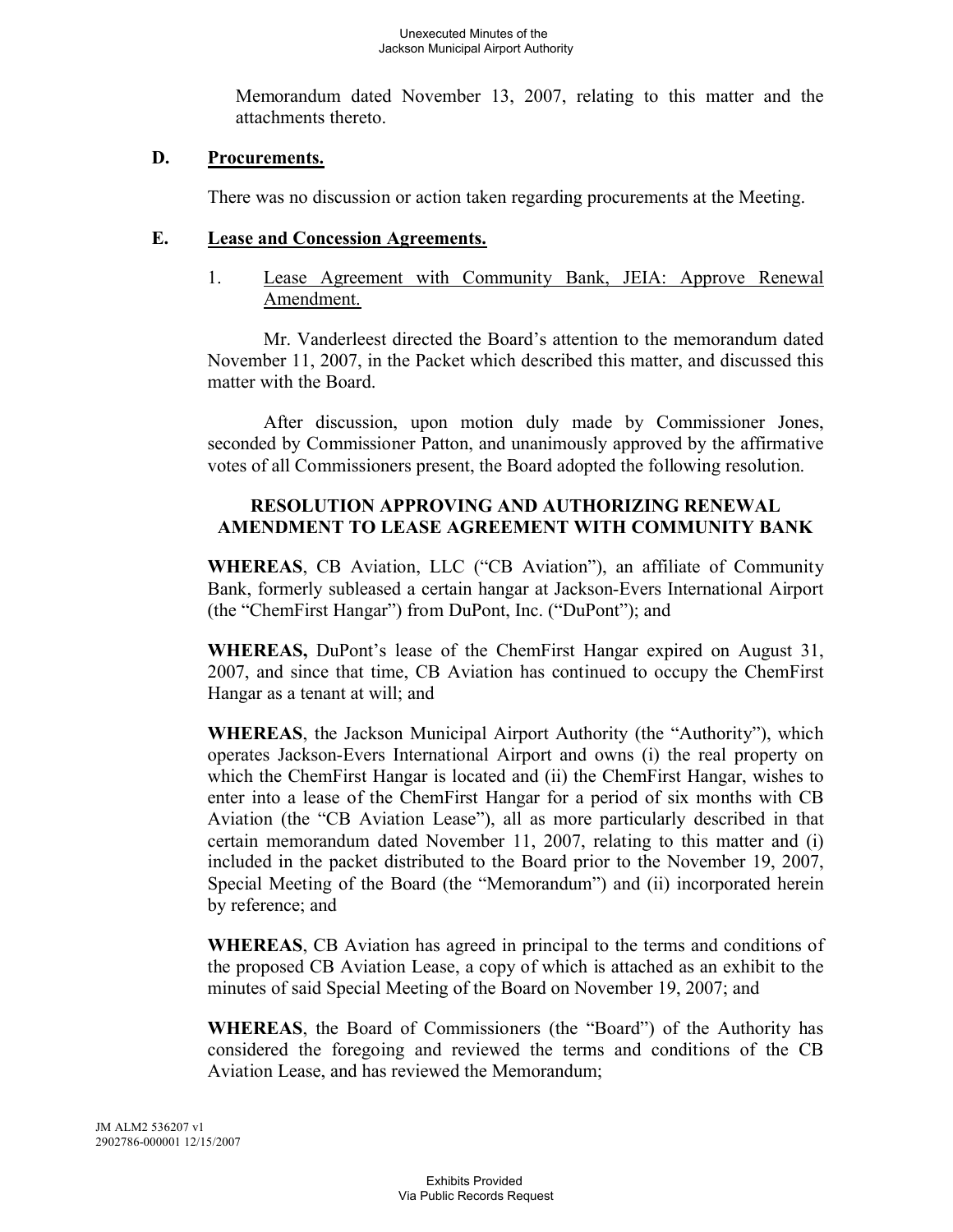**NOW, THEREFORE, BE IT RESOLVED**, the Board hereby determines that it would be in the best interests of and in furtherance of the duties and responsibilities of the Authority to, and the Board hereby does, approve and authorize execution and delivery of the CB Aviation Lease.

### **F. Grants.**

There was no discussion or action regarding grants at the Meeting.

### **G. Other Matters.**

1. Resolutions Commending Service of Former Commissioners J. H. "Tommy" Thames and J. R. Jones.

Chair Stewart then requested that the Board approve and adopt certain resolutions commending the service of former Commissioners J. H. "Tommy" Thames and J. R. Jones.

After discussion, upon motion duly made by Commissioner Glover, seconded by Commissioner Patton, and unanimously approved by the affirmative votes of all Commissioners present, the Board adopted the following resolutions.

### **RESOLUTION COMMENDING J. H. "TOMMY" THAMES, JR. FOR HIS SERVICE ON THE BOARD OF COMMISSIONERS OF THE JACKSON MUNICIPAL AIRPORT AUTHORITY**

**WHEREAS,** the Jackson Municipal Airport Authority was created by the City of Jackson, Mississippi, in accordance with applicable law to operate Jackson-Evers International Airport in Rankin County, Mississippi, and Hawkins Field in Hinds County, Mississippi; and

**WHEREAS**, the Jackson Municipal Airport Authority is governed by a Board of Commissioners, each member of which is appointed by the Mayor of the City of Jackson and confirmed by the City Council of the City of Jackson for a five (5) year term; and

**WHEREAS**, J. H. "Tommy" Thames, Jr. was appointed by the Mayor of the City of Jackson and confirmed by the City Council of the City of Jackson on November 26, 2002, to serve on the Board of Commissioners of the Jackson Municipal Airport Authority; and

**WHEREAS,** J. H. "Tommy" Thames, Jr. served on the Board of Commissioners of the Jackson Municipal Airport Authority until November 7, 2006; and

**WHEREAS**, during his service on the Board of Commissioners of the Jackson Municipal Airport Authority, J. H. "Tommy" Thames, Jr. served as Vice-Chairman and Chairman of the Board of Commissioners, and provided outstanding leadership and vision to the Board and the Authority; and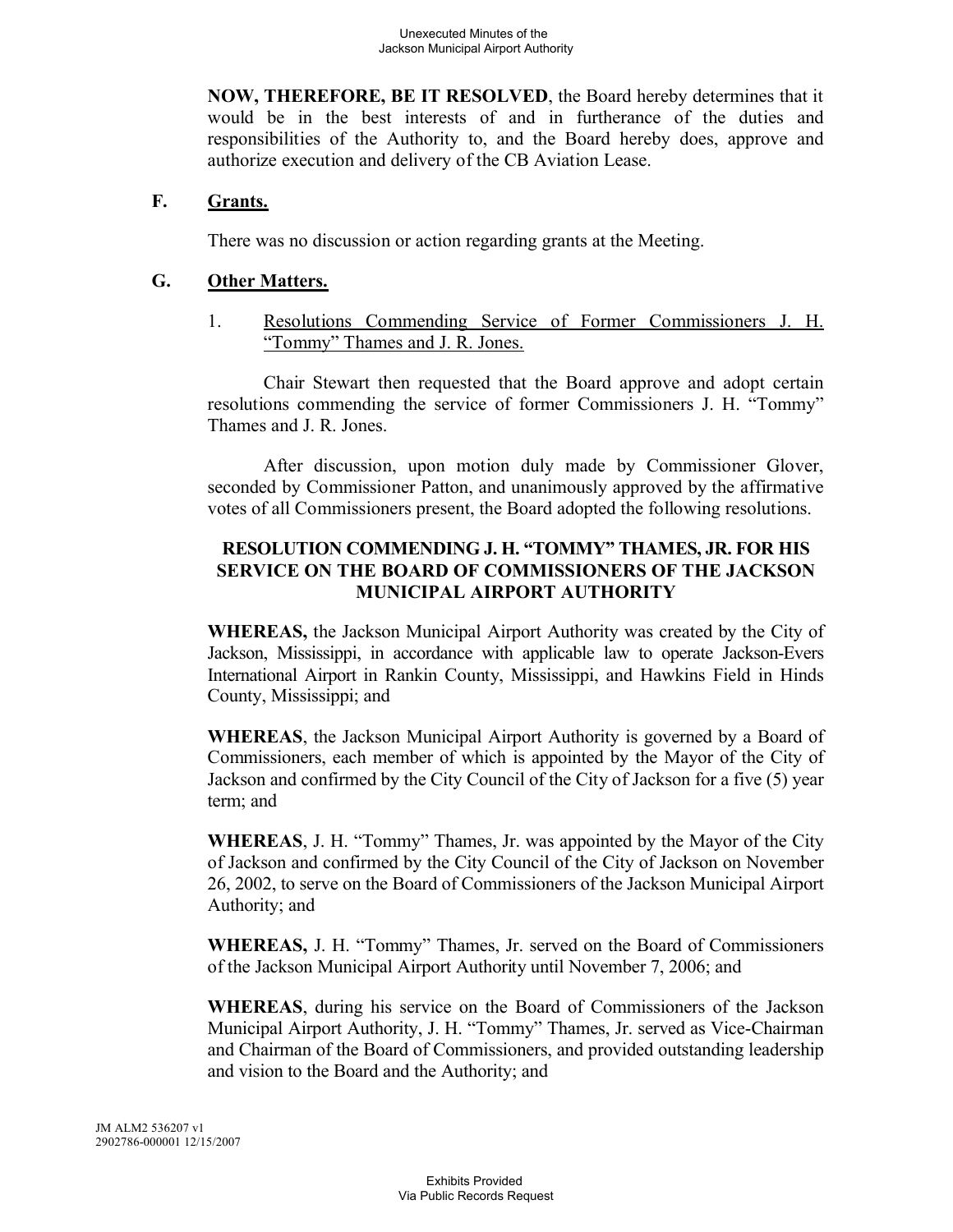**WHEREAS**, Jackson-Evers International Airport, Hawkins Field, the City of Jackson, the surrounding community, and State of Mississippi were greatly enhanced by J. H. "Tommy" Thames, Jr. during his service on the Board of Commissioners of the Jackson Municipal Airport Authority;

**NOW, THEREFORE, BE IT RESOLVED,** the Board of Commissioners of the Jackson Municipal Airport Authority hereby expresses its deepest appreciation and thanks to J. H. "Tommy" Thames, Jr. for his commitment to public service, collegiality, wisdom, advice and numerous contributions to the Jackson Municipal Airport Authority, the City of Jackson, the surrounding community, and State of Mississippi while serving on the Board of Commissioners of the Jackson Municipal Airport Authority.

## **RESOLUTION COMMENDING J. R. JONES FOR HIS SERVICE ON THE BOARD OF COMMISSIONERS OF 'THE JACKSON MUNICIPAL AIRPORT AUTHORITY**

**WHEREAS,** the Jackson Municipal Airport Authority was created by the City of Jackson, Mississippi, in accordance with applicable law to operate Jackson-Evers International Airport in Rankin County, Mississippi, and Hawkins Field in Hinds County, Mississippi; and

**WHEREAS**, the Jackson Municipal Airport Authority is governed by a Board of Commissioners, each member of which is appointed by the Mayor of the City of Jackson and confirmed by the City Council of the City of Jackson for a five (5) year term; and

**WHEREAS**, J. R. Jones was appointed by the Mayor of the City of Jackson and confirmed by the City Council of the City of Jackson on November 26, 2002, to serve on the Board of Commissioners of the Jackson Municipal Airport Authority; and

**WHEREAS,** J. R. Jones served on the Board of Commissioners of the Jackson Municipal Airport Authority until July 3, 2007; and

**WHEREAS**, during his service on the Board of Commissioners of the Jackson Municipal Airport Authority, J. R. Jones served as Vice-Chairman and Chairman of the Board of Commissioners, and provided outstanding leadership and vision to the Board and the Authority; and

**WHEREAS**, Jackson-Evers International Airport, Hawkins Field, the City of Jackson, the surrounding community, and State of Mississippi were greatly enhanced by J. R. Jones during his service on the Board of Commissioners of the Jackson Municipal Airport Authority;

**NOW, THEREFORE, BE IT RESOLVED,** the Board of Commissioners of the Jackson Municipal Airport Authority hereby expresses its deepest appreciation and thanks to J. R. Jones for his commitment to public service, collegiality, wisdom,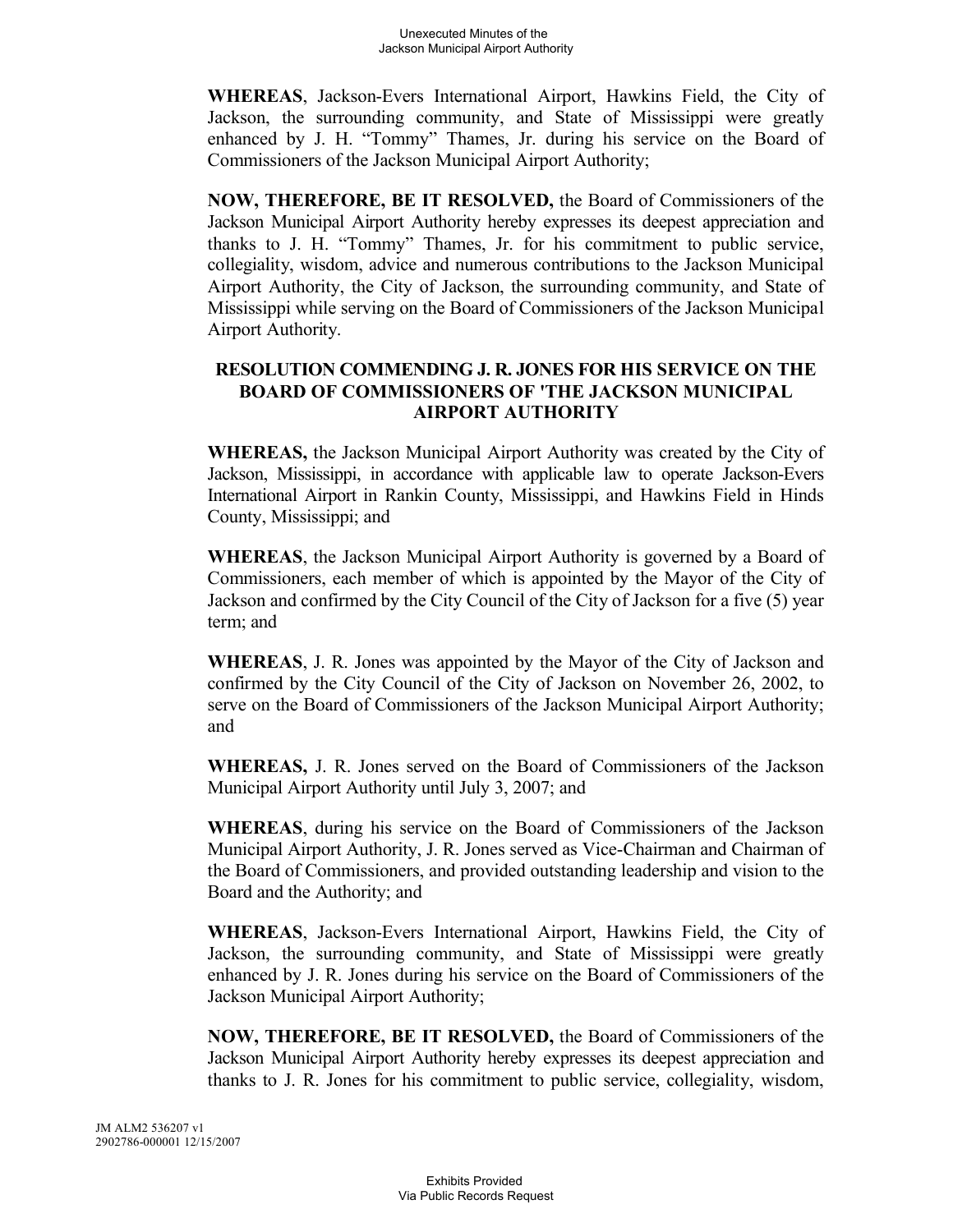advice and numerous contributions to the Jackson Municipal Airport Authority, the City of Jackson, the surrounding community, and State of Mississippi while serving on the Board of Commissioners of the Jackson Municipal Airport Authority.

### **H. Continuation of B: Service Agreements.**

4. Confidential Project.

#### **VI. CLOSED SESSION.**

At approximately 4:30 p.m., Chair Stewart requested that the Board consider entering Closed Session to discuss whether to enter into Executive Session for the limited purpose of discussing the terms and conditions by which the Authority might lease certain real property at Jackson-Evers International Airport in connection with a project which required confidential treatment in accordance with applicable law.

After discussion, upon motion duly made by Commissioner Glover, seconded by Commissioner Jones, and unanimously approved by the affirmative votes of all Commissioners present, the Board agreed to enter into Closed Session for the limited purpose of considering whether to enter into Executive Session to discuss the terms and conditions by which the Authority might lease certain real property at Jackson-Evers International Airport in connection with a project which required confidential treatment in accordance with applicable law. The Board asked Mr. Vanderleest, Ms. Wilson, Mr. Moore and Mr. Wagner to remain during the Closed Session. All others present at the Meeting, other than the Board itself, then left the Meeting.

## **VII. EXECUTIVE SESSION.**

At approximately 4:35 p.m., the Board considered whether to enter into Executive Session for the limited purpose of discussing the terms and conditions by which the Authority might lease certain real property at Jackson-Evers International Airport in connection with a project which required confidential treatment in accordance with applicable law.

Upon motion duly made by Commissioner Glover, seconded by Commissioner Jones, and unanimously approved by the affirmative votes of all Commissioners present, the Board agreed to enter into Executive Session for the limited purpose of discussing the terms and conditions by which the Authority might lease certain real property at Jackson-Evers International Airport in connection with a project which required confidential treatment in accordance with applicable law. The Board asked Mr. Vanderleest, Ms. Wilson, Mr. Moore and Mr. Wagner to remain during the Executive Session.

Ms. Wilson then stepped outside the Community Room and told those outside the Meeting that the Board had voted to go into Executive Session to discuss the terms and conditions by which the Authority might lease certain real property at Jackson-Evers International Airport in connection with a project which required confidential treatment in accordance with applicable law.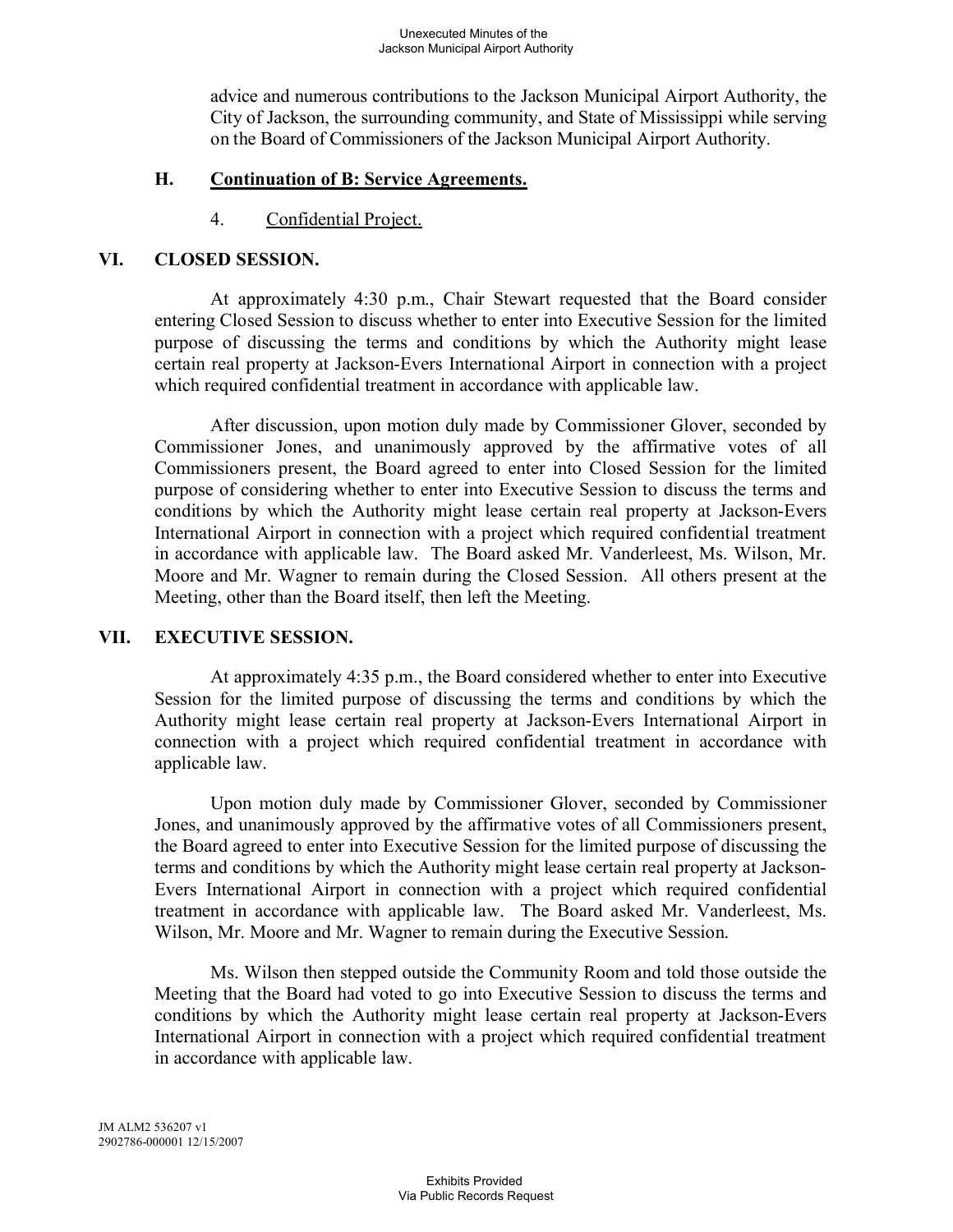The Board then met in Executive Session to discuss the terms and conditions by which the Authority might lease certain real property at Jackson-Evers International Airport in connection with a project which required confidential treatment in accordance with applicable law.

## **VIII. OPEN SESSION.**

At approximately 4:45 p.m., Chair Stewart invited the staff of the Authority and the public back into the Meeting, and the Board reconvened the Meeting in Open Session.

Chair Stewart announced that, during the Executive Session, the Board had unanimously agreed to take the following actions:

- The Board agreed to negotiate and enter into an addendum to the Standard Form Agreement between the Authority and Waggoner Engineering, Inc. ("WEI") to employ WEI to provide a survey, surface transportation plans, wetlands evaluation, infrastructure evaluation, plans for additional infrastructure, and related services in connection with the project (the "Addendum"), said Addendum to be in such form and to contain such terms and conditions as may be deemed appropriate by the Chief Executive Officer of the Authority as evidenced by his execution thereof.
- § The Board authorized the Chief Executive Officer to negotiate and enter into an agreement with Fountain Construction Company, Major Associates, Inc., Mark S. Jordan, and other parties or a combination thereof (the "Joint Venture Agreement"), in order to make a joint proposal to be submitted for the project (the "Proposal"), said Joint Venture Agreement and said Proposal to be in such forms and to contain such terms and conditions as may be deemed appropriate by the Chief Executive Officer of the Authority as evidenced by his execution thereof.
- The Board authorized preparation and delivery of the Proposal to the firm handling the project.

## **IX. CONTINUATION OF G: OTHER MATTERS.**

2. Administrative Matters.

Commissioner Irvin said that he wished to discuss several administrative matters with the Board relating to record keeping at the Regular Monthly Work Session on January 24, 2007.

## **X. DISCUSSION: STRATEGIC INITIATIVES.**

There was no further discussion or action taken regarding strategic initiatives at the Meeting.